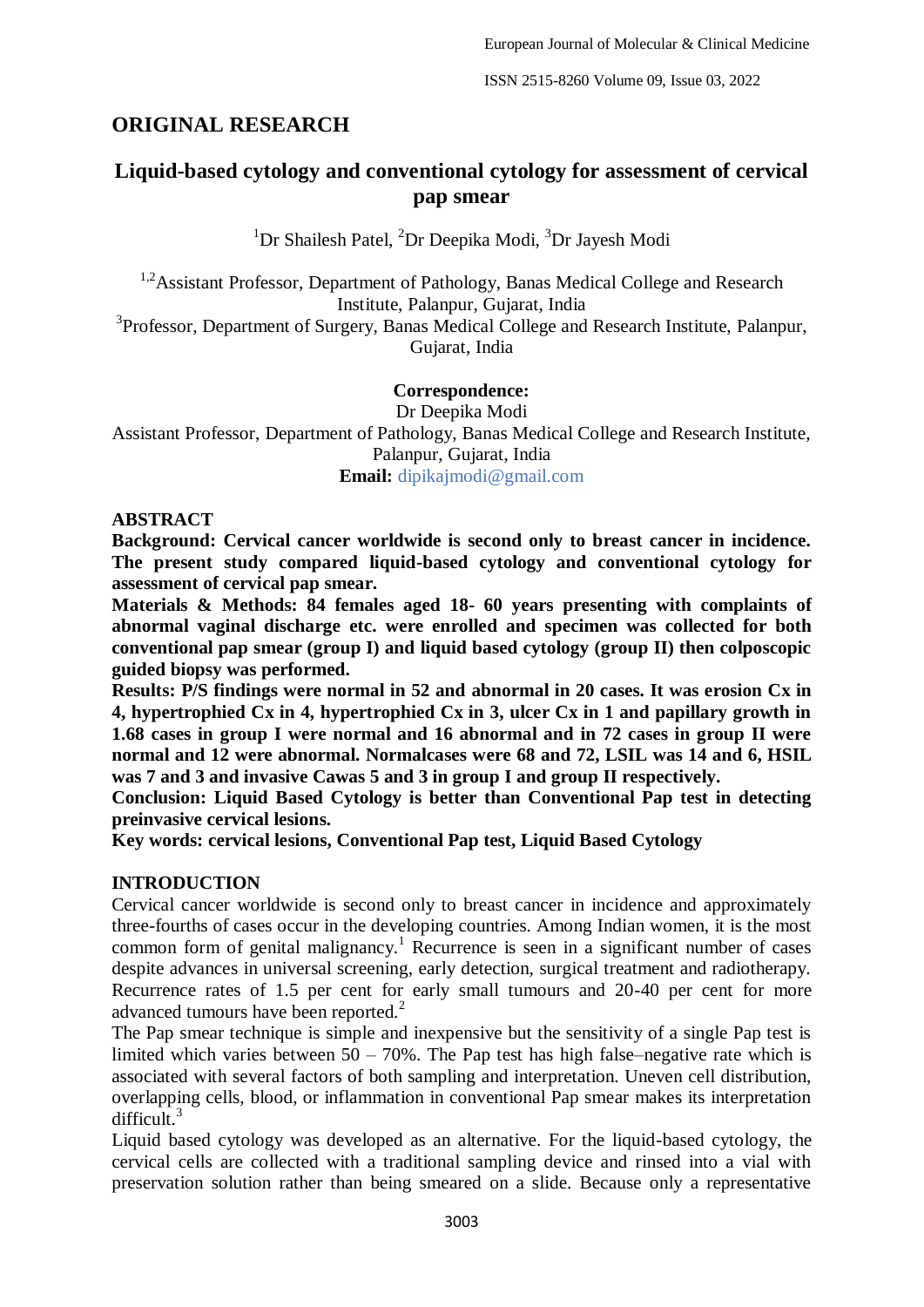portion of the sample is used, the residual material in the vial may be used for ancillary testing such as reflex human papillomavirus (HPV) testing and other molecular tests. <sup>4</sup>The most important benefit of LBC consists of a probable increase in prediction of high – grade cervical intra epithelial neoplasia (CIN), reduction in the number of unsatisfactory smears, most of the collected cellular material is available for laboratory processing, and the residual specimens can be used for HPV DNA testing.<sup>5</sup>The present study compared liquid-based cytology and conventional cytology for assessment of cervical pap smear.

## **MATERIALS & METHODS**

The present study comprised of 84 females aged 18- 60 years presenting with complaints of abnormal vaginal discharge, irregular periods, lower abdomen pain, post coital bleeding, or abnormal cervical findings on per speculum examination.The consent was obtained from all enrolled patients.

Data such as name, ageetc. was recorded. Specimen was collected for both conventional pap smear (group I) and liquid based cytology (group II) then colposcopic guided biopsy was performed. By using biopsy proven CIN cases as the gold standard the sensitivity of both the cytology method was obtained.Data thus obtained were subjected to statistical analysis. P value < 0.05 was considered significant.

### **RESULTS**

**Table I Distribution based on clinical features**

| P/S finding      | <b>Normal</b> | Abnormal | P value |
|------------------|---------------|----------|---------|
| Normal           | 52            | 20       | 0.01    |
| Erosion Cx       |               |          |         |
| Hypertrophied Cx |               |          |         |
| Hypertrophied Cx |               |          |         |
| Ulcer Cx         |               |          |         |
| Papillary growth |               |          |         |

Table I, graph I shows thatP/S findings were normal in 52 and abnormal in 20 cases. It was erosion Cx in 4, hypertrophied Cx in 4, hypertrophied Cx in 3, ulcer Cx in 1 and papillary growth in 1. The difference was significant  $(P< 0.05)$ .

**Graph I Distribution based on clinical features**

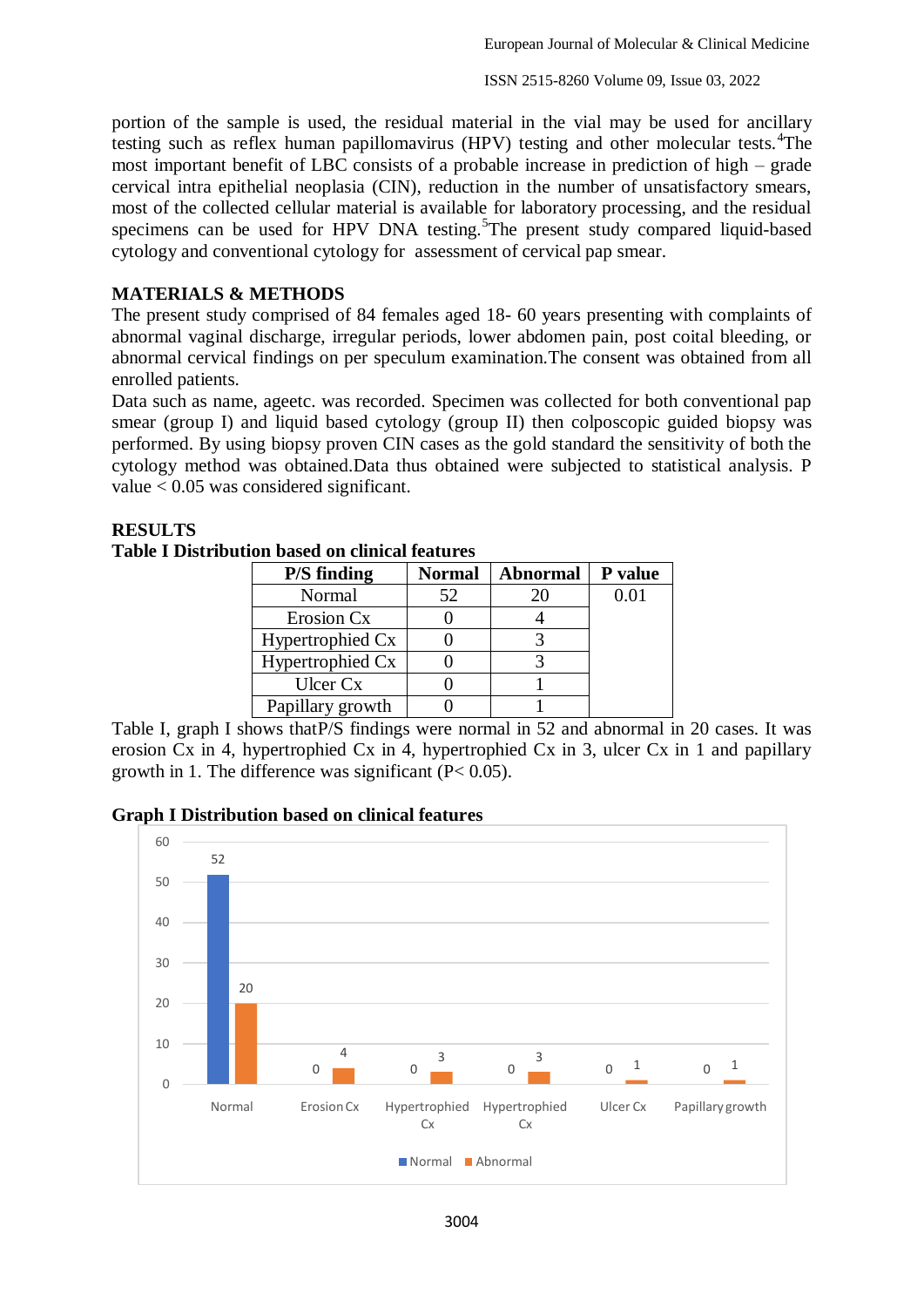ISSN 2515-8260 Volume 09, Issue 03, 2022

| t dased on methods used |               |          |                |  |  |
|-------------------------|---------------|----------|----------------|--|--|
| <b>Groups</b>           | <b>Normal</b> | Abnormal | <b>P</b> value |  |  |
| Group I                 | 68            | 16       | 0.01           |  |  |
| Group II                |               |          |                |  |  |

#### **Table II Distribution**

Table II shows that 68 cases in group I were normal and 16 abnormal and in 72 cases in group II were normal and 12 were abnormal. The difference was significant  $(P< 0.05)$ .

#### **Table III Comparison of LBC and PAP**

| Category    | <b>Group I</b> | <b>Group II</b> | <b>P</b> value |
|-------------|----------------|-----------------|----------------|
| Normal      |                |                 | 0.04           |
| LSIL        |                |                 |                |
| <b>HSIL</b> |                |                 |                |
| Invasive Ca |                |                 |                |

Table III, graph II shows that normal cases were 68 and 72, LSIL was 14 and 6, HSIL was 7 and 3 and invasive Ca was 5 and 3 in group I and group II respectively. The difference was significant ( $P < 0.05$ ).



#### **Graph II Comparison of LBC and PAP**

#### **DISCUSSION**

Cervical cytology was introduced by George Papanicolaou into clinical practice in 1940. In 1945, the Papanicolaou smear received the endorsement of the American cancer society as an effective method for the prevention of cervical cancer.<sup>6</sup> Center of cytology in Vancouver, British Columbia published data which confirmed that cytologic screening leads to a reduction in the rate of invasive cancer of the uterine cervix.Liquid based, thin layer technology was developed to address the limitation of Pap smear.<sup>7</sup> More than  $5,00,000$ subjects have been studied with a preponderance of data indicating a significant benefit of liquid-based, thin layer technology in the detection of cervical cancer precursor lesions and in the improvement of specimen adequacy.<sup>8</sup>

We found that P/S findings were normal in 52 and abnormal in 20 cases. It was erosion Cx in 4, hypertrophied Cx in 4, hypertrophied Cx in 3, ulcer Cx in 1 and papillary growth in 1.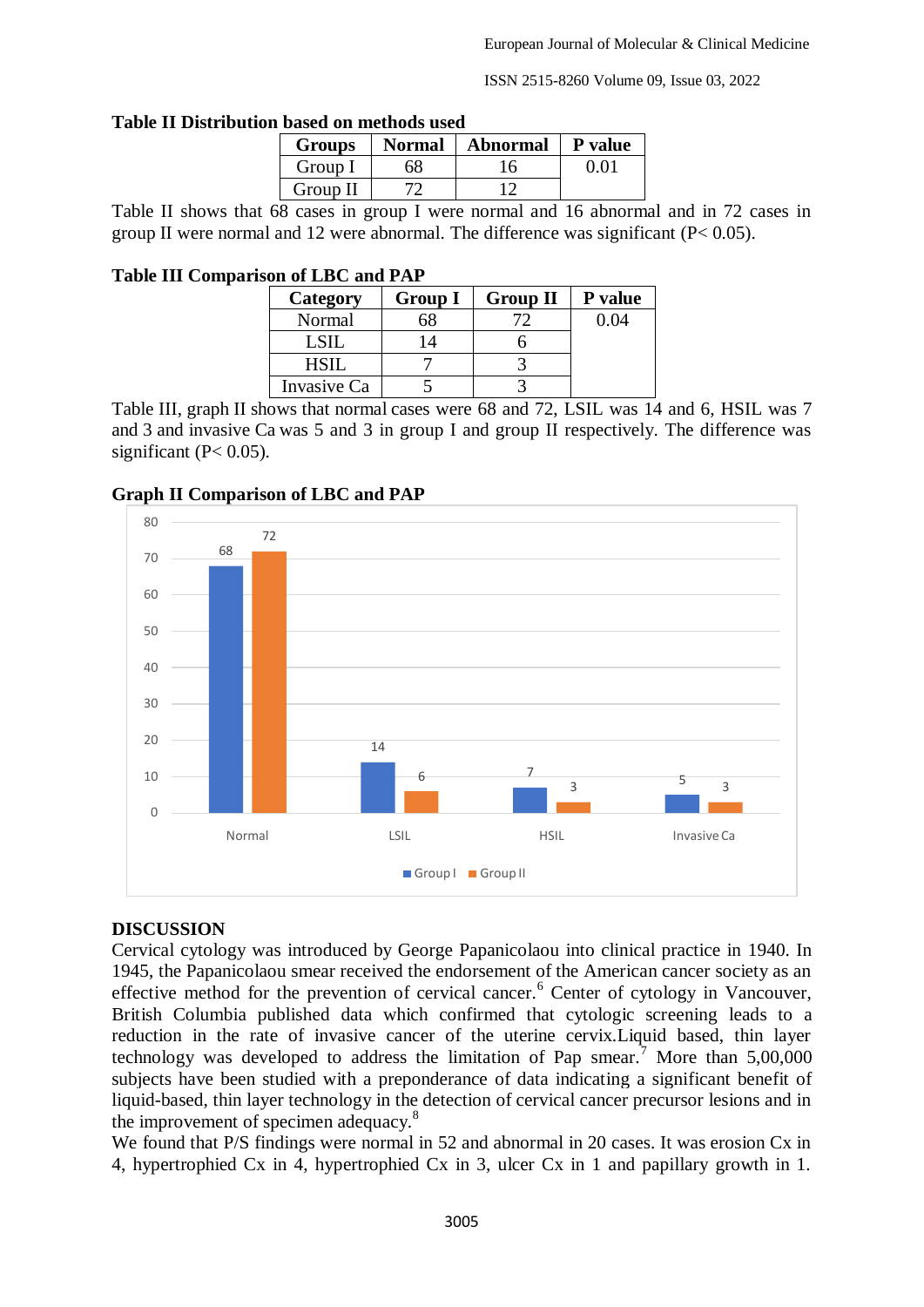Singh et al<sup>9</sup>assessed the efficacy of liquid-based cytology (LBC) as a method for cytological follow up and detection of recurrence in treated cases of cancer cervix and compared it with conventional Pap smear technique to find the best screening method for detection of recurrence in these patients. Pap smear and LBC were taken in all cases. Colposcopy and biopsy were done for those having epithelial cell abnormality in cytology report. Colposcopy and biopsy were taken as gold standard for diagnosis of cancer cervix recurrence. 94 treated patients of carcinoma cervix were studied. The diagnostic accuracy for detection of recurrence of conventional Pap smear was 79.16% and that of LBC was 97.6%. The difference between the two methods was significant (P<0.001).

We found that 68 cases in group I were normal and 16 abnormal and in 72 cases in group II were normal and 12 were abnormal. Sherwani et al<sup>10</sup>assessed liquid based cytology (Pap spin) and to compared the sensitivity of Pap spin with conventional Pap smear. Pap smears were taken from 160 patients with gynaecologic complaints with Ayre's spatula and endocervical cytobrush and slides prepared. Colposcopy was performed in patients with abnormal smears and biopsy was performed in suspected malignant or dysplastic cases. LSIL and HSIL was diagnosed in 27 (64.4%) cases, mostly between 21-40 years, Commonest presenting complaint was discharge per vaginum seen in 68 (42.5%) cases. Cytological abnormality was found in 42 cases (26.2%) by Pap spin method, whereas conventional Pap smear detected abnormality in only 24 cases (15%). 133 cases (83.1%) were satisfactory for evaluation on Pap spin and 51 cases (31.9%) on conventional Pap smear. The commonest atypical finding on colposcopy was acetowhite area in 14 cases (31.1%). Sensitivity of Pap spin and conventional Pap smear was 97.6% and 53.7% respectively and specificity was 50% in each. Pap spin is strongly advocated in the best interest of public health as it improves the sample quality and reduces the likelihood of false negative results.

We found that normal cases were 68 and 72, LSIL was 14 and 6, HSIL was 7 and 3 and invasive Cawas 5 and 3 in group I and group II respectively. Hutchinson et  $al<sup>11</sup>$  showed that fewer than 20% of cells collected by Pap smears were transferred on to the slide and thus explained the high prevalence of true false-negative rate. By rinsing the sampling device into a liquid fixture helps the entire sample to be captured into the vial. They reported a higher percentage of cases of LSIL on liquid based cytology (10.6%) than conventional Pap smear  $(9.0\%)$ . Diaz-Rosario et al<sup>12</sup>reported increased detection of premalignant precursors on liquid-based cytology as compared to conventional smear. They reported an increased percentage of cases of LSIL from 1.6% to 2.7% and of HSIL increased from 0.3% to 0.5%.

### **CONCLUSION**

Authors found that Liquid Based Cytology is better than Conventional Pap test in detecting preinvasive cervical lesions.

### **REFERENCES**

- 1. McNutt LA, Wu C, Xue X, Hafner JP. Estimating the relative risk in cohort studies and clinical trials of common outcomes. Am J Epidemiol. 2003;157 (10):940-943.
- 2. Greenland S. Model-based estimation of relative risks and other epidemiologic measures in studies of common outcomes and in case-control studies. Am J Epidemiol. 2004;160(4):301-305.
- 3. Hussein T, Desai M, Tomlinson A, Kitchener HC. The comparative diagnostic accuracy of conventional and liquid-based cytology in a colposcopic setting. BJOG. 2005;112(11):1542-1546.
- 4. Coste J, Cochand-Priollet B, de Cremoux P, et al; French Society of Clinical Cytology Study Group. Cross sectional study of conventional cervical smear; monolayer cytology,